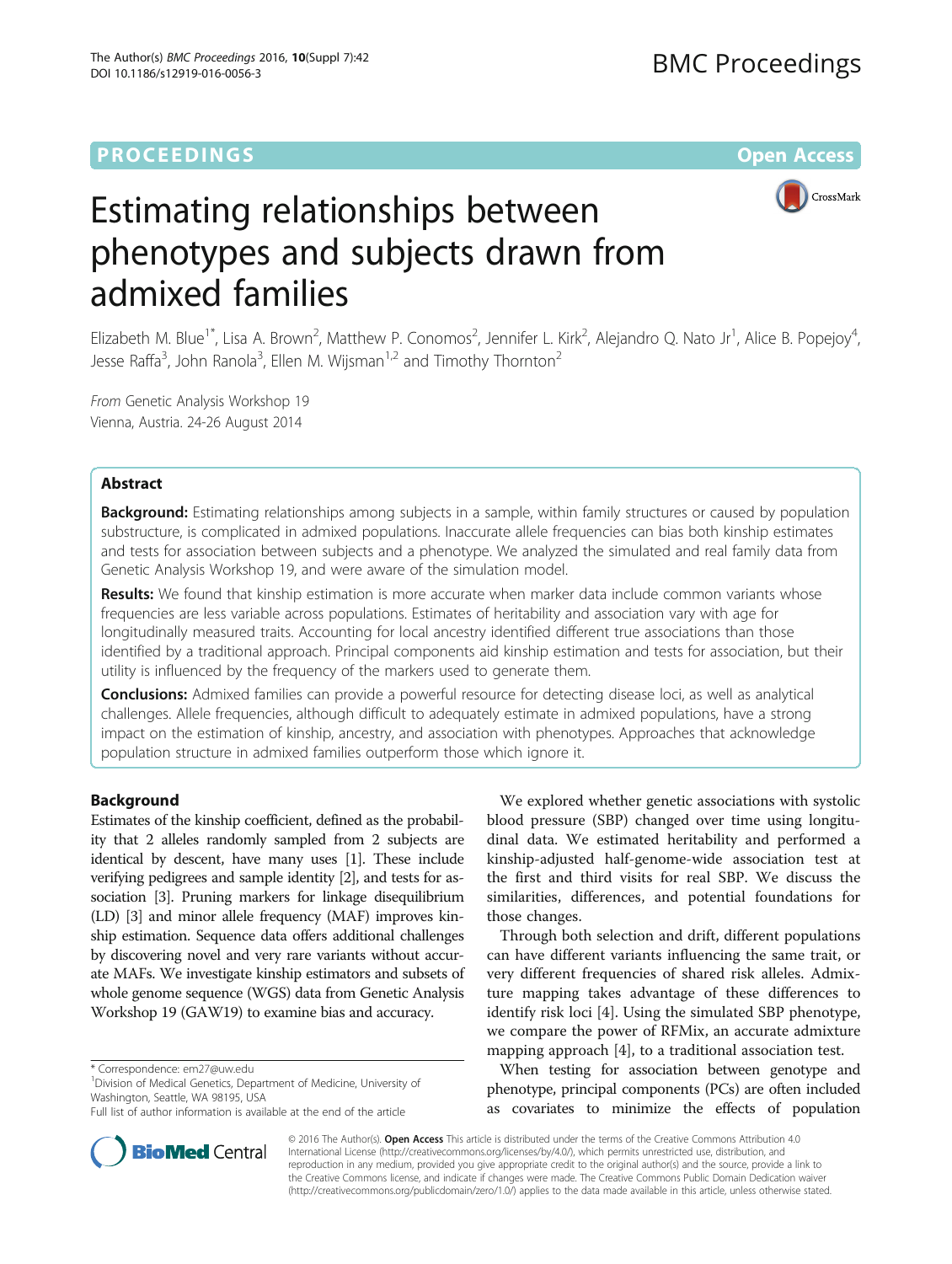<span id="page-1-0"></span>structure. We investigated how well PCs estimated on different subsets of the data were able to capture ancestry proportions. Performance was evaluated with the coefficient of determination.

# Methods

# Genetic map and markers

We used GAW19 genome-wide association study (GWAS) data for odd-numbered autosomes for association testing and admixture mapping. Data were available on 959 subjects from 20 pedigrees. Sexaveraged map positions (cM) were converted by the Haldane map function from the Rutgers framework map with all of the Single Nucleotide Polymorphism database 134 (dbSNP134) variants [\[5](#page-4-0)]. The GAW19 WGS data for odd-numbered autosomes for 464 subjects from 20 pedigrees that passed the Support Vector Machines (SVM) filter and were missing 10 % or less data were extracted with VCFtools [\[6](#page-4-0)]. Sexaveraged positions (cM) were linearly interpolated for the WGS data using the GWAS markers as a framework panel. We extracted exomes from WGS data using the 1000genomes Phase3-like BED file ([http://](http://www.1000genomes.org/category/exome) [www.1000genomes.org/category/exome](http://www.1000genomes.org/category/exome)).

#### Kinship estimation

We pruned WGS variants for LD in PLINK [\[7](#page-4-0)]  $(r^2 \le 0.2)$ , applied filters described below, and pruned for LD with SNPRelate [[8](#page-4-0)] ( $r^2 \le 0.1$ ). The Agnostic design includes every 100th variant: 21,484 WGS variants. Agnostic variants are rare: 58 % have founder MAF of 1 % or less. The Selective design includes variants with MAF 5 % or greater: 64,389 WGS and 7215 exome variants. With an allele frequency spectrum comparable to the Selective design, our Homogenizing design includes the 30,710 WGS variants with alternate allele frequencies that minimally vary across the African (AFR), Native American (AMR), Asian (ASN), and European (EUR) populations [\[9](#page-4-0)] (maximum difference/ overall frequency  $\leq$ 2). This is similar to an approach to reduce bias caused by population structure [\[10\]](#page-4-0).

Within SNPRelate, we applied three estimators: method of moments (MoM [[7\]](#page-4-0)), maximum likelihood (MLE [\[1](#page-4-0), [3\]](#page-4-0)) for non-inbred pairs, and robust Kinshipbased INference for Genome-wide association studies (KING [[2\]](#page-4-0)). No monomorphic single-nucleotide polymorphisms (SNPs) were evaluated and MAFs were estimated from the sample. The fourth estimator, PC-Relate [[11\]](#page-4-0), is a moment estimator that adjusts for population structure using PCs, estimated here from the GWAS data using PC-AiR [[11\]](#page-4-0) with the pedigreebased kinship values. We report the weighted average of chromosome-specific estimates, with negative values set to zero. We evaluate how often each estimator would assign pairs of subjects to their pedigreebased relationship by rounding to the nearest expected value of kinship for unrelated pairs, first-, second-, third-, or fourth-degree relatives in an outbred pedigree (represented by gold bars in Fig. 1).

# Association testing and longitudinal analysis of systolic blood pressure data—real data

We examined the role age may play on genetic effects on SBP by fitting a linear mixed-effects model to the longitudinal data for 916 individuals and 2189 SBP observations. Using the pedigree-based kinship matrix, we estimated the additive variance as a function of cubic splines of age, with log of the environmental variance similarly fit. SBP was adjusted using fixed effects for medication use, smoking status and gender, as well as smoking status and gender-specific curves for age.

We performed a half-genome scan for association with adjusted SBP at the first and third visits using Efficient Mixed-Model Association eXpedited (EMMAX) [[12](#page-4-0)]. EMMAX is a mixed-model approach that calculates and uses an empirical genetic relatedness matrix (GRM) to account for both relatedness and population structure with a variance component for additive polygenic effects. A conservative Bonferroni correction for the association tests is  $1.05 \times 10^{-7}$  (0.05/472,049 markers).

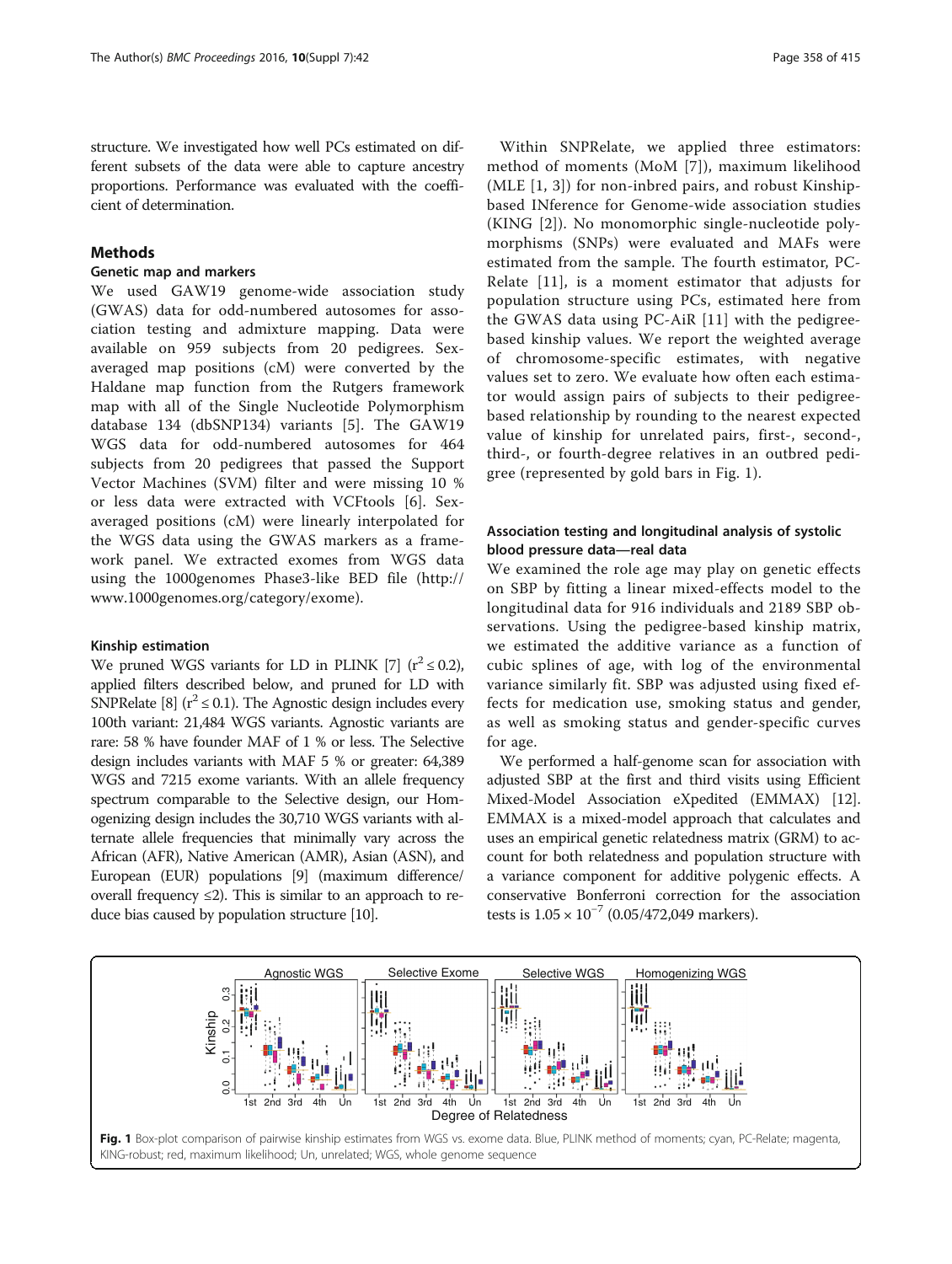# Association testing—simulated data

Admixture and association analysis of the simulated SBP at the first visit, adjusted as described above, included 955 subjects with GWAS data. Local ancestry was estimated by RFMix [[4](#page-4-0)]. We phased the samples and imputed missing genotypes using Beagle3 [[13](#page-5-0)] with 112 European (CEU [Northern Europeans from Utah]), 147 Yoruban (YRI [Yoruba in Ibadan, Nigeria]) and 63 Human Genome Diversity Project (HGDP) Native American (AMR [Admixed American]) samples [[14, 15\]](#page-5-0). We included the 242,566 markers shared by GAW19 and reference panels. Proportion of ancestry from reference populations is an average of local ancestry values. Relatedness among subjects was included as a kinship matrix, φ, estimated by PC-Relate so as to adjust for the proportion of total ancestry from each reference population. We fit a linear mixed model at each marker, assuming the trait is Normally distributed with a mean equal to an intercept plus a main effect for ancestry and variance  $\phi \sigma_{\sigma} + I \sigma_{\sigma}$ , where *I* is the identity matrix. Ancestry for CEU, YRI, and AMR were each fit separately. For admixture mapping, we use twice the whole-genome-wide nominal p value of  $7 \times 10^{-6}$ , which has previously shown a type I error of 0.05 [\[16](#page-5-0)]. For association mapping, we fit the same model using allelic SNP dosage as the predictor and apply the same Bonferroni threshold as for the analysis of real data,  $1.05 \times 10^{-7}$ .

#### Population structure

We began with the WGS data for 102 unrelated subjects from the GAW19 pedigrees. We created four subsets of variants based upon their MAF: rare (MAF <0.01 or <0.05) and common (MAF >0.01 or >0.05). There were 7,407,452 SNPs  $(MAF < 0.05 = 5,803,244$  SNPs; MAF  $< 0.01 =$ 4,522,880 SNPs). We estimated  $R^2$ , the coefficient of determination, from a linear regression model with 10 PCs from a PC analysis (PCA) as predictors and CEU, AMR, and YRI ancestry proportions from a supervised ADMIXTURE [\[17](#page-5-0)] analysis as the response. Details on the supervised ADMIX-TURE analysis are described elsewhere [\[18\]](#page-5-0). We performed a PCA with a GRM, Ψ, with  $(i, j)^\text{th}$  entry

$$
\psi_{ij} = \frac{\sum_{s=1}^{S} ((G_i^s - 2\hat{p}_s) (G_j^s - 2\hat{p}_s))}{\sum_{s=1}^{S} 2\hat{p}_s (1 - \hat{p}_s)}
$$
(1)

where S is the number of variants,  $G_i^s$  and  $G_i^s$  are the number of minor alleles  $(0, 1, or 2)$  that individuals *i* and *j*have at marker s, and  $p_s$  is the MAF at marker s. Unlike the EIGENSTRAT method [\[19\]](#page-5-0), the entries in this GRM are calculated using ratios of sums, so low-frequency variants do not distort results.

## Results

## Kinship estimation

The MoM approach and Agnostic design provide the least-reliable kinship estimates (see Fig. [1](#page-1-0)), whereas the MLE values were consistently accurate. WGS and exome data performed comparably within the Selective design, whereas the Homogenizing design appeared to be more precise. MLE, KING, and PC-Relate performed similarly under the Homogenizing design. Excluding the Agnostic approach, the MLE and PC-Relate were each able to correctly assign relationships for more than 90 % of pairs of first- and second-degree relatives and unrelated subjects (Table 1). Distant relationships cannot be reliably determined by any method.

# Association testing and longitudinal analysis of systolic blood pressure data—real data

Environmental variance generally increased as a function of age, shown in the narrow-sense heritability estimates presented in Fig. [2.](#page-3-0) In those subjects who also had genotype data ( $N = 831$ ; 2060 SBP measurements), we found the heritability estimates were robust to kinship estimators (KING, PC-Relate, and pedigree-based). The adjusted first- and third-visit SBP values are quite different, with a correlation of 0.48, and the heritability estimate from EMMAX for the first-visit SBP is 0.26 and 0.13 for the third-visit SBP.

| Table 1 Rate of successfully classified relationships. Frequency |
|------------------------------------------------------------------|
| pairs within each relationship are correctly assigned to this    |
| degree of relationship                                           |

|                            |                 | Degree of relationship |                 |        |        |           |  |  |
|----------------------------|-----------------|------------------------|-----------------|--------|--------|-----------|--|--|
| Design                     | Estimator       | 1st                    | 2 <sub>nd</sub> | 3rd    | 4th    | Unrelated |  |  |
| Agnostic WGS               | MLE             | 99.7 %                 | 91.0%           | 76.1 % | 60.2 % | 99.7 %    |  |  |
|                            | <b>MoM</b>      | 100 %                  | 93.4 %          | 54.4 % | 16.9%  | 14.5 %    |  |  |
|                            | <b>KING</b>     | 98.9 %                 | 65.2%           | 30.5 % | 14.9 % | 100 %     |  |  |
|                            | $PC-$<br>Relate | 99.7 %                 | 94.1 %          | 81.9%  | 57.9%  | 93.9%     |  |  |
| Selective WGS              | MI F            | 99.7 %                 | 92.7%           | 76.3 % | 61.3%  | 99.9 %    |  |  |
|                            | <b>MoM</b>      | 100 %                  | 97.4 %          | 78.4 % | 38.1 % | 58.0 %    |  |  |
|                            | <b>KING</b>     | 100 %                  | 96.7 %          | 80.9 % | 47.3 % | 86.3 %    |  |  |
|                            | $PC-$<br>Relate | 99.5 %                 | 91.8%           | 78.4 % | 62.6 % | 100 %     |  |  |
| Selective exome            | MI F            | 99.7 %                 | 93.2 %          | 80.2 % | 62.6 % | 99.2 %    |  |  |
|                            | <b>MoM</b>      | 99.7 %                 | 96.5 %          | 71.6 % | 33.0 % | 43.4 %    |  |  |
|                            | <b>KING</b>     | 99.5 %                 | 80.0 %          | 52.4 % | 30.5 % | 99.5 %    |  |  |
|                            | $PC-$<br>Relate | 99.7 %                 | 96.5 %          | 79.8 % | 52.4 % | 97.1 %    |  |  |
| Homogenizing<br><b>WGS</b> | MLE             | 99.5 %                 | 91.0%           | 74.2 % | 57.3 % | 100 %     |  |  |
|                            | MoM             | 99.5 %                 | 96.3 %          | 79.6 % | 44.9 % | 61.7%     |  |  |
|                            | <b>KING</b>     | 99.5 %                 | 88.1 %          | 73.3 % | 59.5 % | 99.9 %    |  |  |
|                            | $PC-$<br>Relate | 99.7 %                 | 92.7 %          | 79.6 % | 62.0%  | 100 %     |  |  |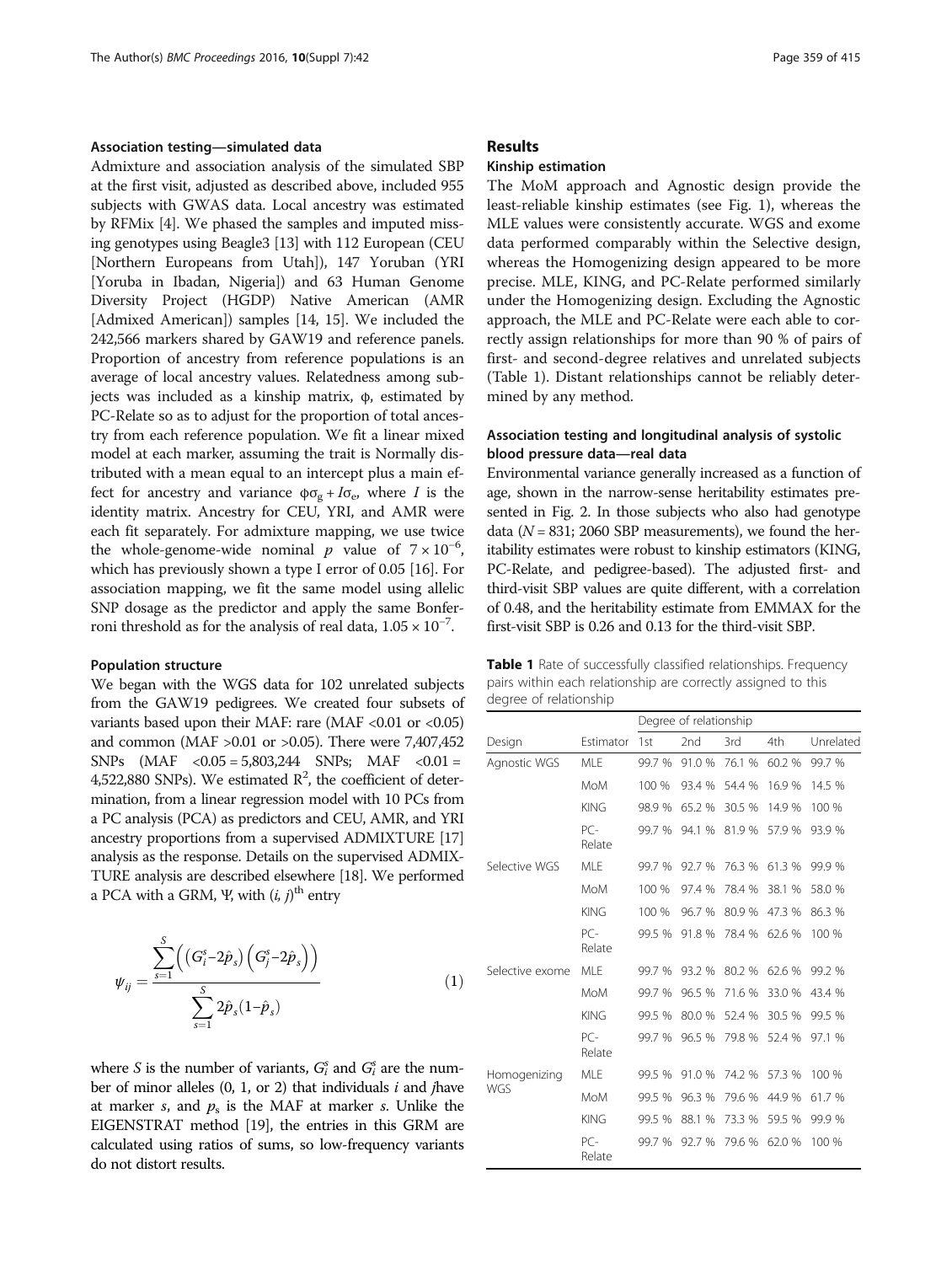<span id="page-3-0"></span>

The EMMAX approach found no significant associations with SBP at the first visit (Fig. 3a), but identified several for the third visit (Fig. 3b). Although there was some inflation of the test statistics for the third visit (genomic control inflation factor,  $\lambda = 1.03$ ), this was not seen for the first visit ( $\lambda = 1.002$ ). The string of extreme  $p$  values in Fig. 3b could be caused by an outlier. We repeated EMMAX analyses without the subject with the most extreme SBP at the third visit (Fig. 3c). Although  $\lambda$ did not change much ( $\lambda = 1.034$ ), the association signals on chromosomes 1, 9, 11, and 13 were eliminated. The remaining signal on chromosome (chr) three remained, where the top SNP (rs7637973, in the LRRC31 gene) had a *p* value of  $5 \times 10^{-10}$ .

# Association testing—simulated data

Admixture mapping had no power at the significance level of 1.4 × 10−<sup>5</sup> . If we reduce the significance threshold to 5 × 10−<sup>4</sup> , we have 17 % power across 200 simulated replicates to detect the variant in the P2RX5 gene on chr17 and 81 % power to detect the variant in the COL5A3 gene on chr19. For association mapping, we observed 100 % power across 200 replicates to detect the causal variant in the MAP4 gene on chr3 at the significance level of 10−<sup>7</sup> . Figure [4](#page-4-0) shows the distribution of  $p$  values for each approach for the first simulated replicate.

#### Population structure

As shown in Table [2](#page-4-0), the MAF of marker data influenced our ability to capture population substructure. PCA with rare variants captured the YRI structure substantially better than using common variants, whereas common variants captured CEU/AMR ancestry better than the rare variants. The boundary between common and rare variation (1 % vs. 5 % MAF) had relatively minor influence on results.

# **Discussion**

We have shown that the frequency of alleles included in kinship, association, and population structure estimation have strong influences on their results. Kinship estimation is most accurate when markers are restricted to common variants that are not ancestry informative, and the moment estimator showing the least bias incorporated ancestry-informative PCs. Admixture mapping and association testing each identified different causal genes for the simulated adjusted SBP, likely a consequence of differences in frequency of risk alleles in the AMR and CEU reference populations. This warrants a future analysis evaluating a single test of ancestry at each locus using a 2-degreesof-freedom test, as opposed to treating each ancestry separately. When estimating population structure, the marker data must be selected using the frequency of

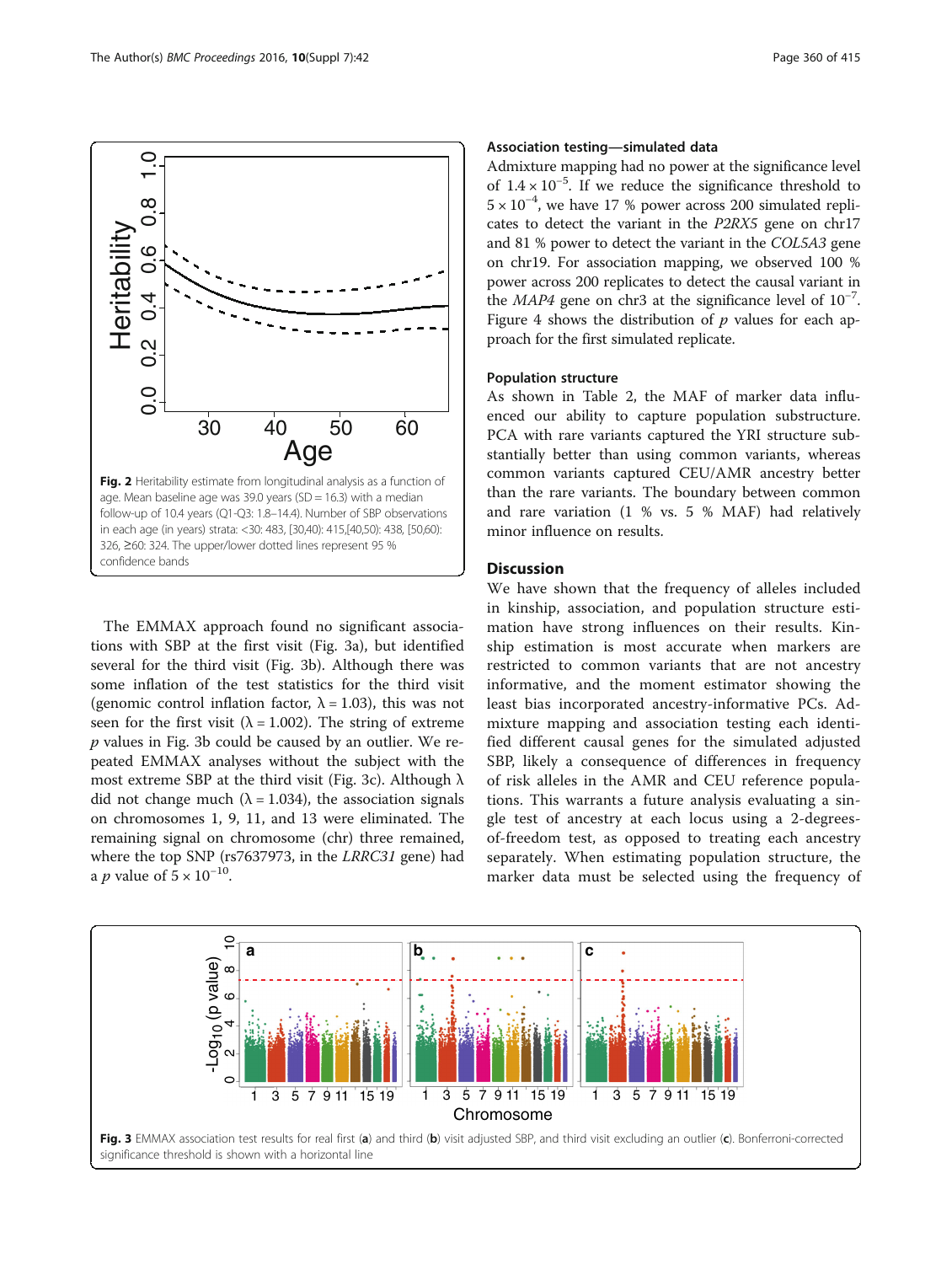<span id="page-4-0"></span>

alleles in multiple relevant reference populations in order to adequately capture the complexity of ancestry in admixed populations.

Association testing found little evidence for real adjusted SBP loci, and the inflation of EMMAX results with third-visit SBP was likely caused by the increase in environmental variance in the trait as age increased, consistent with the change in heritability estimates over time. There could be shared environmental factors acting on third-visit SBP that are not being modeled. This would cause the systematic inflation of test statistics across the genome.

# Conclusions

Variants with imprecise allele frequencies bias estimates of kinship, PCA, and association testing. Admixture

Table 2 Principal components analysis with rare and common WGS variants

|                              |          |                    | PCA-Sea    |      |             |                      | <b>EIGENSTRAT</b> |      |  |
|------------------------------|----------|--------------------|------------|------|-------------|----------------------|-------------------|------|--|
|                              |          | PCs MAF            | <b>CEU</b> | AMR  | <b>YRI</b>  | CEU -                | AMR               | YRI  |  |
| $R^2$ for rare variants      | 10       | < 0.01             | 0.18       | 0.16 | 0.33        | 0.17                 | 015               | 0.33 |  |
|                              |          | $<0.05$ 0.79       |            | 0.80 | 0.55 0.78   |                      | 0.79              | 0.54 |  |
|                              | 20       | $<0.01$ 0.42 0.42  |            |      |             | 0.43 0.42 0.42       |                   | 0.42 |  |
|                              |          | $< 0.05$ 0.83 0.84 |            |      |             | 0.66 0.82 0.83       |                   | 0.65 |  |
| $R^2$ for common<br>variants | $10^{-}$ | < 0.01             | 0.95 0.95  |      |             | $0.13$ $0.95$ $0.95$ |                   | 0.17 |  |
|                              |          | $<$ 0.05           | 0.95 0.95  |      | $0.13$ 0.95 |                      | 0.95              | 0.11 |  |
|                              | 20       | < 0.01             | 0.97       | 0.97 | 0.220097    |                      | 0.97              | 0.41 |  |
|                              |          | $< 0.05$ 0.97      |            | 0.97 | 0.220097    |                      | 0.97              | 0.23 |  |
| $R^2$ for all variants       | 10       |                    | 0.95       | 0.96 | 0.18        | 0.96                 | 0.96              | 0.22 |  |
|                              | 20       |                    | 0.97       | 0.97 | 0.41        | 0.97                 | 0.97              | 0.49 |  |

 $MAF$  minor allele frequency,  $R^2$ , the coefficient of determination from a linear regression model with 10 PCs included as predictors and the proportion of CEU, AMR, and YRI ancestry proportions from ADMIXTURE analysis as the response

mapping and association testing proved complementary. The influence of environment on estimates of heritability and association appear to have been revealed by analysis of longitudinal data.

#### Declarations

This research was supported by the National Institutes of Health (NIH), grants AG040184, AG005136, AG049507, MH094293, and GM046255. The Genetic Analysis Workshops are supported by NIH grant GM031575. This article has been published as part of BMC Proceedings Volume 10 Supplement 7, 2016: Genetic Analysis Workshop 19: Sequence, Blood Pressure and Expression Data. Summary articles. The full contents of the supplement are available online at [http://bmcproc.biomedcentral.com/](http://bmcproc.biomedcentral.com/articles/supplements/volume-10-supplement-7) [articles/supplements/volume-10-supplement-7.](http://bmcproc.biomedcentral.com/articles/supplements/volume-10-supplement-7) Publication of the proceedings of Genetic Analysis Workshop 19 was supported by National Institutes of Health grant R01 GM031575.

#### Authors' contributions

All authors participated in study design and analysis. EMB drafted the manuscript, and all authors edited and approved the final manuscript.

#### Competing interests

The authors declare they have no competing interests.

#### Author details

<sup>1</sup> Division of Medical Genetics, Department of Medicine, University of Washington, Seattle, WA 98195, USA. <sup>2</sup>Department of Biostatistics, University of Washington, Seattle, WA 98195, USA. <sup>3</sup>Department of Statistics, University of Washington, Seattle, WA 98195, USA. <sup>4</sup>Institute for Public Health Genetics University of Washington, Seattle, WA 98195, USA.

#### Published: 18 October 2016

#### References

- 1. Milligan BG. Maximum-likelihood estimation of relatedness. Genetics. 2003; 163(3):1153–67.
- 2. Manichaikul A, Mychaleckyj JC, Rich SS, Daly K, Sale M, Chen WM. Robust relationship inference in genome-wide association studies. Bioinformatics. 2010;26(22):2867–73.
- 3. Choi Y, Wijsman EM, Weir BS. Case-control association testing in the presence of unknown relationships. Genet Epidemiol. 2009;33(8):668–78.
- 4. Maples BK, Gravel S, Kenny EE, Bustamante CD. RFMix: a discriminative modeling approach for rapid and robust local-ancestry inference. Am J Hum Genet. 2013;93(2):278–88.
- 5. Matise TC, Chen F, Chen W, De La Vega FM, Hansen M, He C, Hyland FC, Kennedy GC, Kong X, Murray SS, et al. A second-generation combined linkage physical map of the human genome. Genome Res. 2007;17(12):1783–6.
- 6. Danecek P, Auton A, Abecasis G, Albers CA, Banks E, DePristo MA, Handsaker RE, Lunter G, Marth GT, Sherry ST, et al. The variant call format and VCFtools. Bioinformatics. 2011;27(15):2156–8.
- 7. Purcell S, Neale B, Todd-Brown K, Thomas L, Ferreira MA, Bender D, Maller J, Sklar P, de Bakker PI, Daly MJ, et al. PLINK: a tool set for whole-genome association and population-based linkage analyses. Am J Hum Genet. 2007;81(3):559–75.
- 8. Zheng X, Levine D, Shen J, Gogarten SM, Laurie C, Weir BS. A highperformance computing toolset for relatedness and principal component analysis of SNP data. Bioinformatics. 2012;28(24):3326–8.
- 9. 1000 Genomes Project Consortium, Abecasis GR, Altshuler D, Auton A, Brooks LD, Durbin RM, Gibbs RA, Hurles ME, McVean GA. A map of human genome variation from population-scale sequencing. Nature. 2010; 467(7319):1061–73.
- 10. Morrison J. Characterization and correction of error in genome-wide IBD estimation for samples with population structure. Genet Epidemiol. 2013; 37(6):635–41.
- 11. Conomos MP, Miller MB, Thronton TA. Robust inference of population structure for ancestry prediction and correction of stratification in the presence of relatedness. Genet Epidemiol. 2015;39(4):276–93.
- 12. Kang HM, Sul JH, Service SK, Zaitlen NA, Kong SY, Freimer NB, Sabatti C, Eskin E. Variance component model to account for sample structure in genome-wide association studies. Nat Genet. 2010;42(4):348–54.